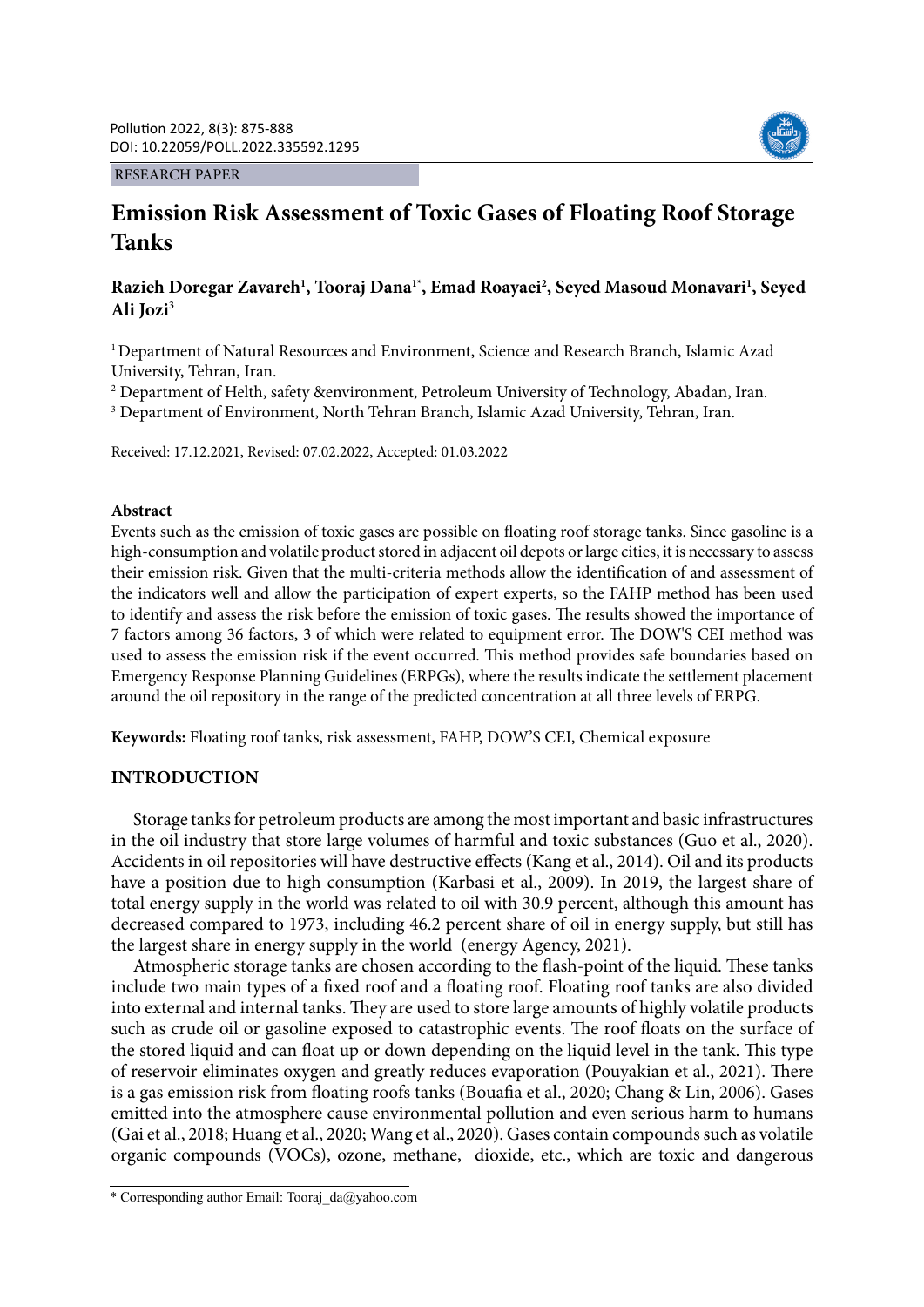substances for human health; regular exposure to these toxins, even at low concentrations, can affect worker health (Alhamdani et al., 2018). Air pollution is a major challenge in the oil industry (Karbasi et al., 2018).

Risk assessment plays an important role in preventing and reducing adverse risks in the chemical industry (Guan et al., 2022; Xin et al., 2016) The word risk is the cornerstone of decision making and means the possibility of an unfortunate event occurring in the severity of the risk (consequences of the event) (Shahriar et al., 2012). The risk assessment approach involves identifying risk-taking events and risks, derived from the magnitude of the effects of risk and estimating the probability of events (Topuz et al., 2011). Significant risks have to be controlled and minimized (Bouafia et al., 2020).

The application of reliable methods for potential risk analysis is critical for a flexible system and will effectively develop failure prevention and mitigation programs (Chen et al., 2020; Papadopoulou & Antoniou, 2014). A structured approach to risk identification reduces the chances of a risk being overlooked (Marhavilas et al., 2020). In the risk assessment and management process, it is necessary to prioritize the identified risks based on specific criteria. The reason for this is the high frequency of identified risks, their degree of importance and criticality, and especially the limited resources needed to control them (Yu et al., 2012).

The analytic hierarchy process is one of the multi-criteria methods with various applications (Saaty, 1988). This method is an efficient method to estimate the importance level of risks in risk assessment studies (Kokangül et al., 2017). In the current literature, AHP is the most common method used to determine the weight of indicators. This method, developed by Saaty, breaks down a decision problem into a system of hierarchical elements. Compare the importance of each element with a nominal scale. Then, a comparison matrix is created using quantitative comparison, and then the specific vector of the matrix is obtained to show the comparison weight between the elements of a given grading. Finally, the compatibility of the matrix is evaluated (Chen et al., 2020). AHP is a flexible and easily understood method for complex analysis of challenges and issues that allows objective and subjective factors to be considered in the goal and enables active participation (Dey, 2012).

Nowadays, it is valuable to combine different tools in risk management. After identifying and prioritizing the hazards leading to the emission of toxic gases, the adverse event assessment creates an effective complementary method, and an integrated system is formed. The Dow Chemical Exposure Index (CEI) examines the impact of health hazards on individuals due to exposure to toxic substances from possible events of chemical emission (AIChE, 1998).

Numerous studies have been conducted for emission risk assessment of chemical gases from storage tanks. Cheraghi et al. (2021) using the CEI and PHAST methods, determined the distance of the risk of emission of toxic chemicals from a gas refinery; based on both models, the most dangerous unit identified was the same. Zinke et al. (2020) have evaluated the quantitative emission risk of internal floating roof tanks using the Bayesian network method. In this study, events leading to critical increase or emission of volatile organic compounds from floating roof tanks containing naphtha and gasoline have been investigated. Kang et al. (2014) have done the risk zone of oil repositories by classifying hazards into two groups of inherent hazards and controllable hazards. In this study, the methods of error tree analysis, hierarchical analysis, and risk matrix have been used. Shi et al. (2014) have evaluated the occurrence of fire accidents and explosions of oil storage tanks using the error tree method and the hierarchical analysis method and evaluated the fuzzy set theory. Argyropoulos et al. (2012) by taking advantage of the checklist, techniques have tried to identify the causes of accidents in liquid hydrocarbon fuel storage tanks. Topuz et al. (2011) also have evaluated the environmental risk and human health in industries that use hazardous substances using three categories of factors. In this research, AHP and fuzzy logic have been used to rank risk sources.

In some studies, determining the importance levels of hazards has been studied by various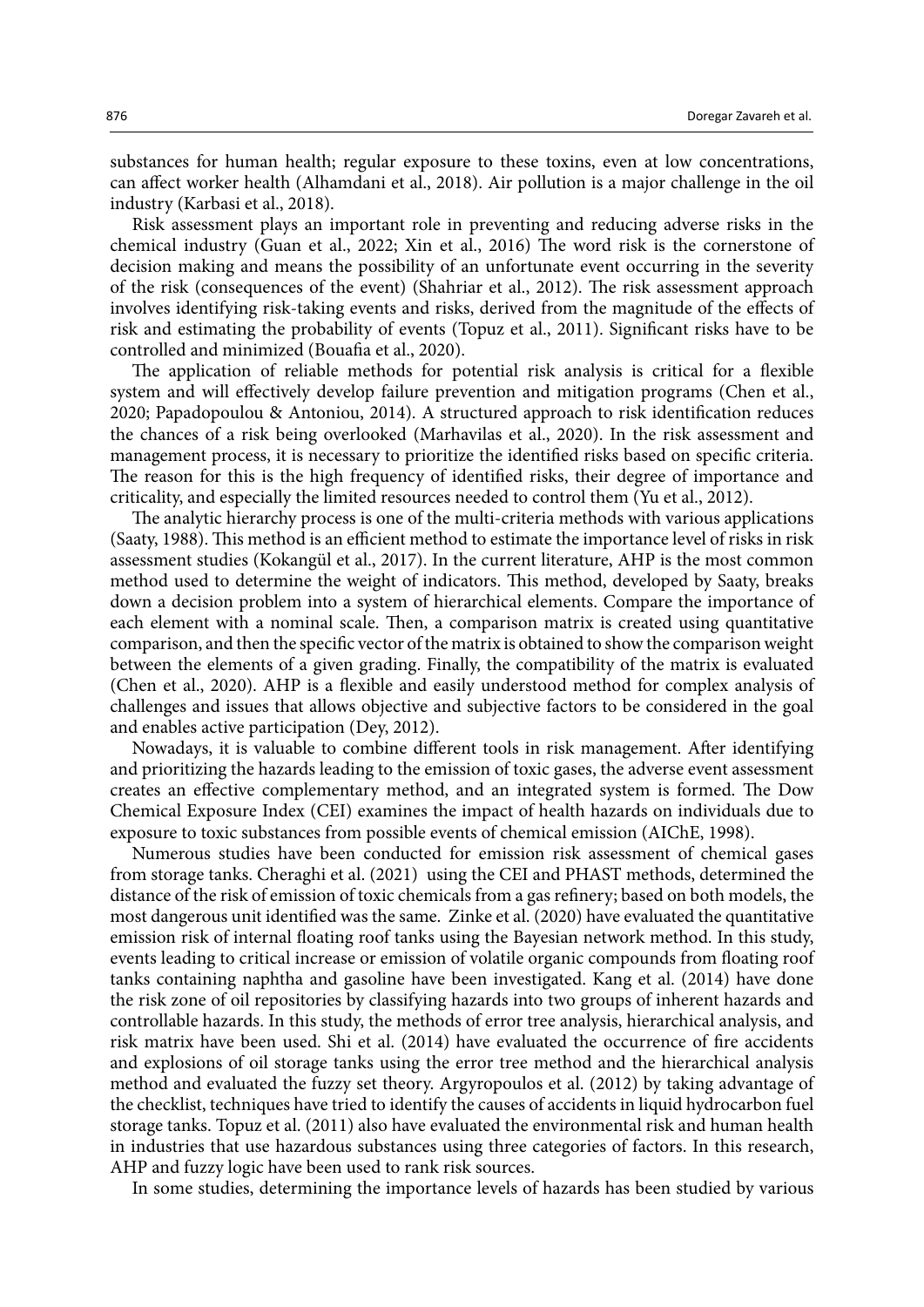methods, including AHP, but the classification of hazards has not been done in the AHP method. In this study, for the first time, the capability of this method in risk classification has been used in a new way. Since the sum of rankings is one, the importance of each cause was calculated in equal importance and is the basis for ranking. So, this method has been used to determine risk levels.

Most studies have either identified risks or evaluated a critical event. The present study has filled this gap, and after identifying and ranking the risk factors, the critical event is evaluated. Generally, the present study provides the possibility of identification, analysis, response, and control.

## **MATERIALS AND METHODS**

In this study, by reviewing scientific sources, related events and applying expert opinions and with the help of hierarchical analysis tree drawing, the root causes of risk were identified, and risk assessment was done in the pre-risk stage. This method can show the causes of risk in a hierarchical and categorized way. So, it is a good way to manage risk. The studied material is gasoline because more volume than kerosene and diesel is stored in the desired oil storage and also, according to the MSDS form, has more risks. Figure 1 shows the risk assessment process for toxic gases emission from the gasoline floating roof storage tank in this study.Identifying the causes of risk: In the hazard identification step, events that occurred in oil repositories or similar areas were first identified. At the same time, the study site and its records were reviewed. In addition, authoritative scientific references were also studied. Finally, by applying expert opinions, the causes of the risk were identified.



Fig. 1. The risk assessment process for toxic gases emission from the gasoline floating roof storage tank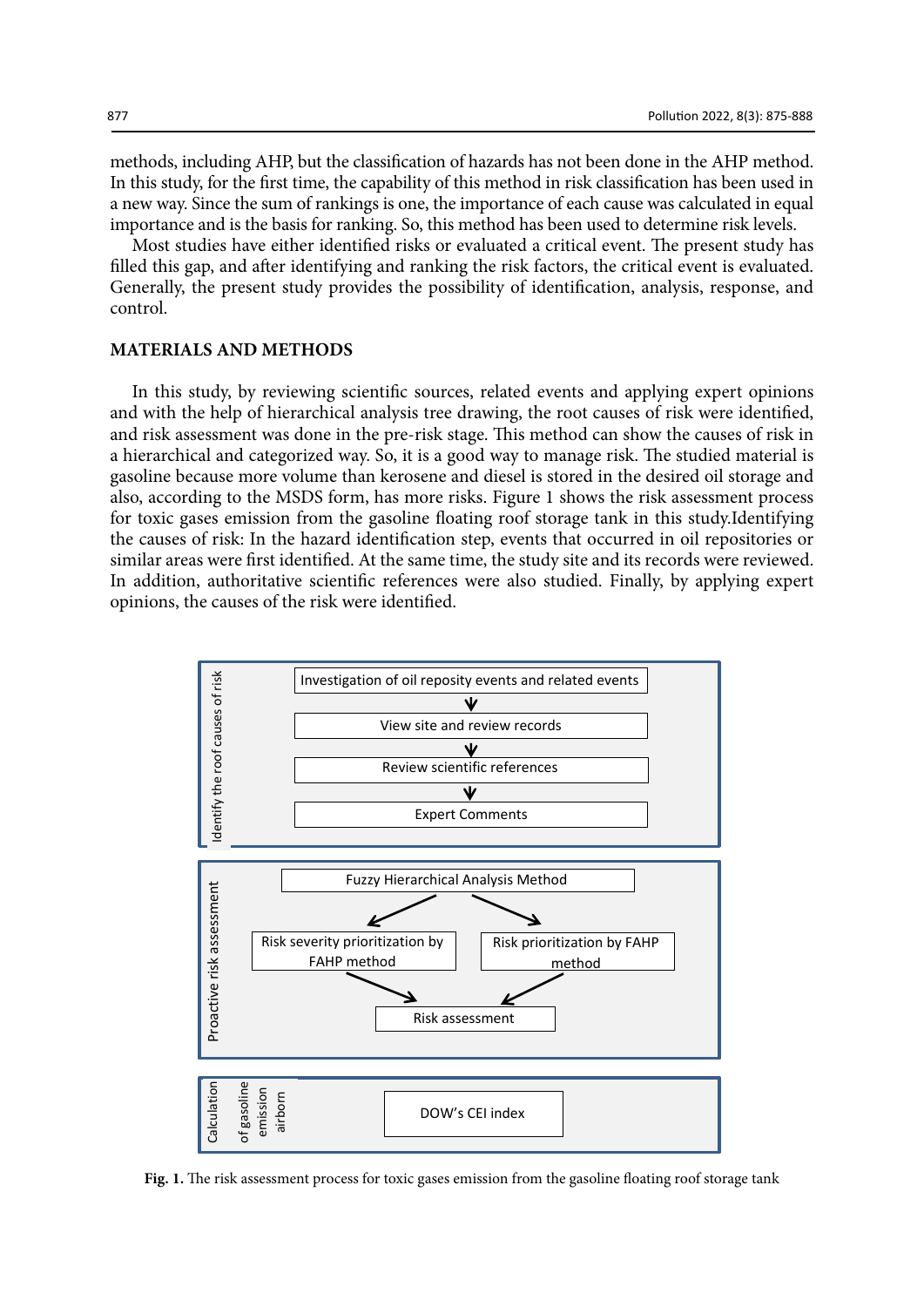

Fig. 2. Risk assessment according to the stage of occurrence

The studied site is an oil repository on the northwestern outskirts of the city. This repository contains storage tanks for petroleum products with a nominal capacity of 21 million liters each, but their practical and usable capacity is half the volume of each tank. On average, 5,800,000 liters of products are exchanged daily in this area. Most exchanges are related to gasoline, with a volume of approximately 5 million liters. So far, no event has been reported from this oil repository.

Risk assessment before the occurrence:Identifying risks in the pre-occurrence stage is very important because by doing this step correctly, it will be possible to prevent the risk occurrence and its consequences. So, in this phase, methods that have a proactive approach and identify the causes of risk are used. These methods focus on risk prevention. Figure 2 shows the risk assessment according to the stage of risk occurrence, and the position of pre-occurrence and post-occurrence risk assessment is specified.

In this study, the root causes of risk were identified and set up hierarchically in a hierarchical analysis tree to assess the risk on the pre-risk occurrence stage. This method can show the causes of risk occurrence in a hierarchical and categorized way. So, it is a good way to manage risk. The material under consideration is gasoline because more of it is stored in the desired oil repository than kerosene and diesel, and it also has more risks, according to the MSDS form.

Fuzzy hierarchical analysis method: In the risk assessment and management process, it is necessary to prioritize the identified risks based on specific criteria. The reason for this is the high frequency of identified risks, their degree of importance and criticality, and especially the limited resources needed to control them. The hierarchical analysis process is recognized as an efficient method in estimating the importance level of risks in risk assessment studies (Kokangül et al., 2017). The fuzzy hierarchical analysis method is used as a tool to solve complex environmental problems and uncertainties. When the proposed approach is implemented, risk factors are ranked and prioritized according to their weight (Topuz et al., 2011). In the AHP method, subjective judgments in the formation of the pairwise comparison matrix may be accompanied by uncertainty. Fuzzy theory confronts the uncertainties caused by ambiguity and subjectivity (Ferdous et al., 2011; Ghaleh et al., 2019; Khashei-siuki & Sharifan, 2020; Naikan, 2019). Combining the AHP method with fuzzy logic leads to superior results.

The fuzzy AHP method used in this research is derived from Buckley geometric mean method. This method is known as improved fuzzy AHP (Buckley, 1985). Applying the Chang development analysis method is not responsive in most issues due to its limitations such as zero and negative weight, so the improved fuzzy AHP method has been used. The method description is as follows: Let, P ij  $\,$  is a set of decision makers' preferences about one indicator than another. The pairwise comparison matrix is formed as follows: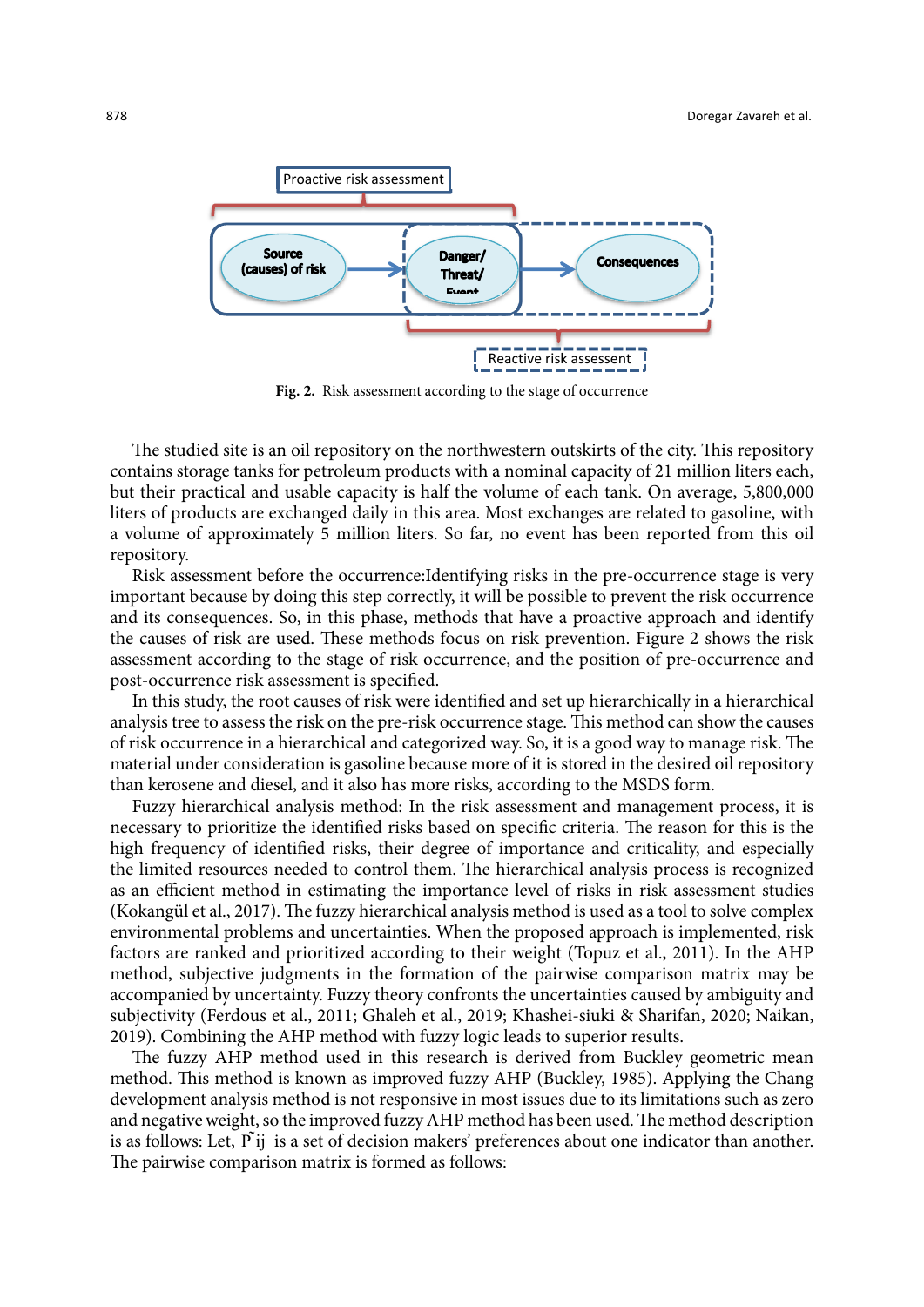$$
\tilde{A} = \begin{bmatrix} 1 & \tilde{P}_{12} & \tilde{P}_{1n} \\ \tilde{P}_{21} & 1 & \tilde{P}_{2n} \\ \tilde{P}_{n1} & \tilde{P}_{n2} & 1 \end{bmatrix}
$$
 Equation 1.

Where  $n$  is the number of related elements in each row, the fuzzy weights of each index of the  $n$ pairwise comparison matrix are obtained by the Buckley geometric mean method. The geometric pan wise comparison matrix are occurried by the Buckley geometric mean method. The geometric mean value of the fuzzy comparisons of index i to each index is obtained from Equation 2. Let,  $P$  is a set of decision makers about one indicator than another. The pairwise about one indicator than an Incan value of the fuzzy comparisons of mue<del>x</del> I to each in

$$
\tilde{r}_i = \left(\prod_{j=1}^n \tilde{P}_{ij}\right)^{1/n} \qquad i = 1, 2, 3, ..., n
$$
Equation 2.

Then the fuzzy weight of ith index is represented by a triangular fuzzy number.

$$
w_i = r_i \otimes (r_1 \oplus r_2 \oplus \dots \oplus r_m)^{-1}
$$
 Equation 3.

and then normalize. After calculating the fuzzy weight factors, we defuzzify the weights by the following formula

$$
w_{crisp} = \frac{l + 2m + u}{4}
$$
 Equation 4.

As shown in Table 1 verbal expressions and fuzzy triangular numbers are used to calculate the weight in pairwise comparisons. In this research, fuzzy numbers of triangular sets have been used, which shows from low to high levels with membership numbers (Ferdous et al., 2011; Lu et al., 2015). 3 2 1 The same to relatively important **2**

Prioritization of probability and severity of risk by FAHP method: First, pairwise comparisons of criteria in two categories of probability assessment and risk severity are created and provided to experts. After answering the pairwise comparisons, the rate of incompatibility of the tables was calculated, which was less than 0.1, and shows the stability and reliability of the pairwise comparisons to an acceptable level. Then the answers were integrated using the geometric mean method and in the form of pairwise comparisons, which are present below. The weights of 11 9 8 8 Absolute more in the Fermi of Pairwise comparisons, which are present extent the we<br>pairwise comparisons have been calculated using the Buckley geometric mean method.

Table 1. Verbal expressions and fuzzy numbers for criteria weighting

|                 | Fuzzy equivalent of priorities |   |                                               | code |
|-----------------|--------------------------------|---|-----------------------------------------------|------|
| (u) upper limit | (m) Mean limit (L) Low limit   |   | priorities                                    |      |
|                 |                                |   | Equal importance                              |      |
|                 |                                |   | The same to relatively important              |      |
|                 |                                |   | Relatively more important                     |      |
|                 |                                |   | Relatively more important than very important |      |
|                 |                                |   | Very important                                |      |
|                 |                                |   | high important to very important              |      |
|                 |                                | O | Very important                                |      |
|                 |                                |   | Very important to absolutely important        |      |
| 10              |                                |   | Absolutely more important                     |      |

Then the fuzzy weight of ith index is represented by a triangular fuzzy number.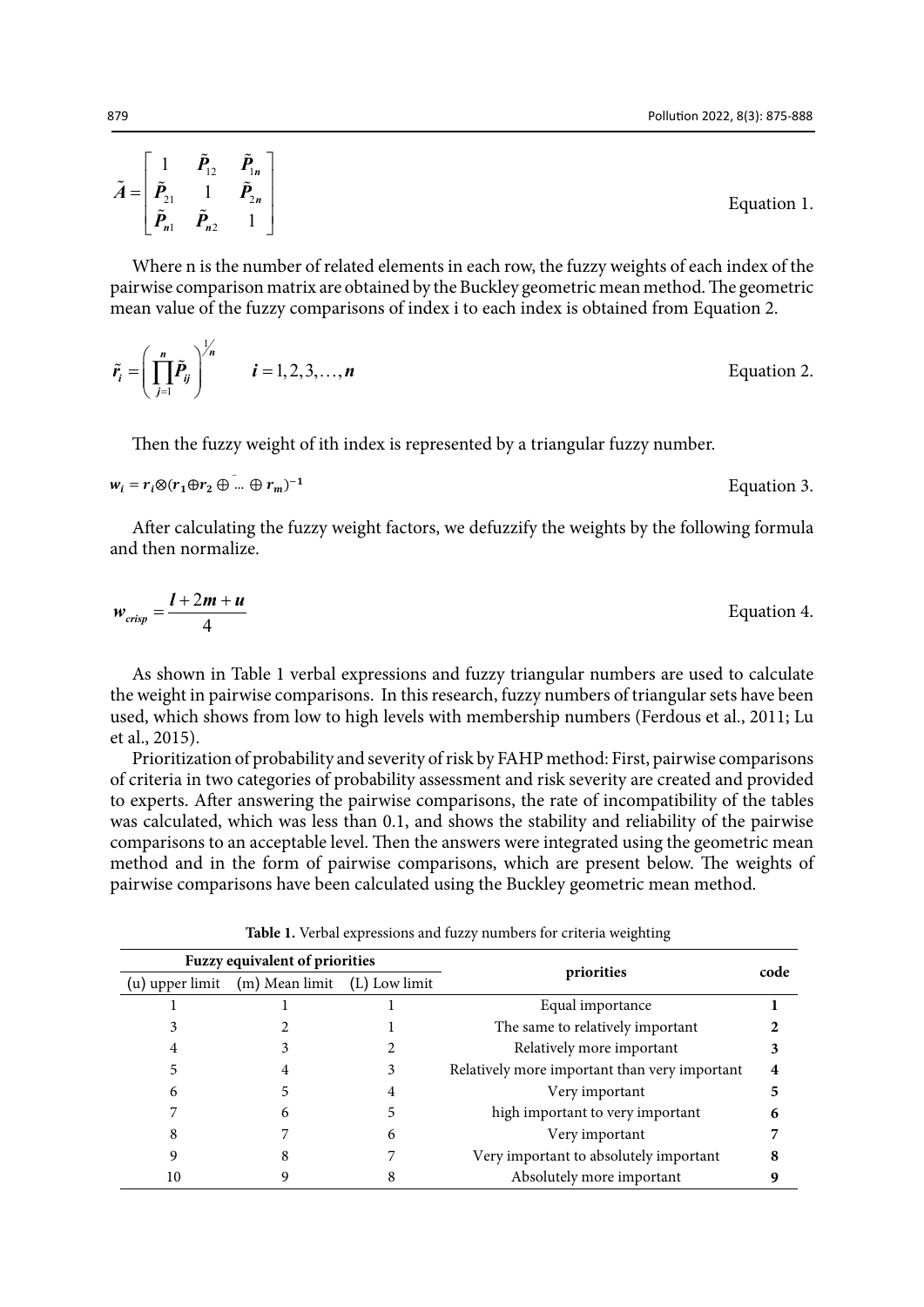

**Table2 . Risk ranking matrix** 

**Table 2.** Risk ranking matrix

Risk assessment: In order to assess the risk of toxic gases emission, the importance integration that the probability and severity of the risk have due to the causes examined by the FAHP method has been applied. Through the FAHP method, the sum of the rankings is one, so using the following formula, the importance of each cause in the case of equal importance is calculated as follows:

$$
s = \frac{1}{N}
$$
 Equation 5.

S = importance of each cause in equal condition

 $N = sum of causes$ 

Since 36 causes have been investigated in this study, the importance of each cause in the case of equal importance is 0.028. In order to rank the risks, the probability and intensity numbers are divided into two levels higher and equal and lower than 0.028. Risk rankings are determined according to Table 2 Risks are divided into three categories 1, 2, and 3.

Calculation of gasoline emission airborne: The CEI Chemical Exposure Index, along with the DOW Fire and Explosion Index, is provided by DOW Chemical Company and is used to the relative ranking of the health risks potential for the population around process units where chemicals are likely to be released (AIChE, 1998). The steps of implementing the chemical exposure index are presented in Figure 3.1.

#### **RESULTS AND DISCUSSIONS**

Figure 4 shows the hierarchy analysis tree for pre-occurrence risk assessment of floating roof oil tanks and specifically floating roof tanks for gasoline storage in an oil repository.

Probability and intensity calculations were also done by the fuzzy AHP method for the toxic gases emission and then the probability weight multiplied by the intensity to give RPN values which are shown in Table 3. Specific risks, seal defects, floating roof errors, vent performance, temperature changes, earthquakes, non-compliance with safety tips during repairs, hot work, and disregard for work permits are at the third level of risk.

In the present study, 36 risk factors were identified in 7 categories for the toxic gases emission from gasoline storage tanks and were measured in terms of risk incidence probability and severity of the risk. As Xie (2021) studies have shown, the proposed AHP method more accurately identifies weak links in the safety system and provides theoretical foundations for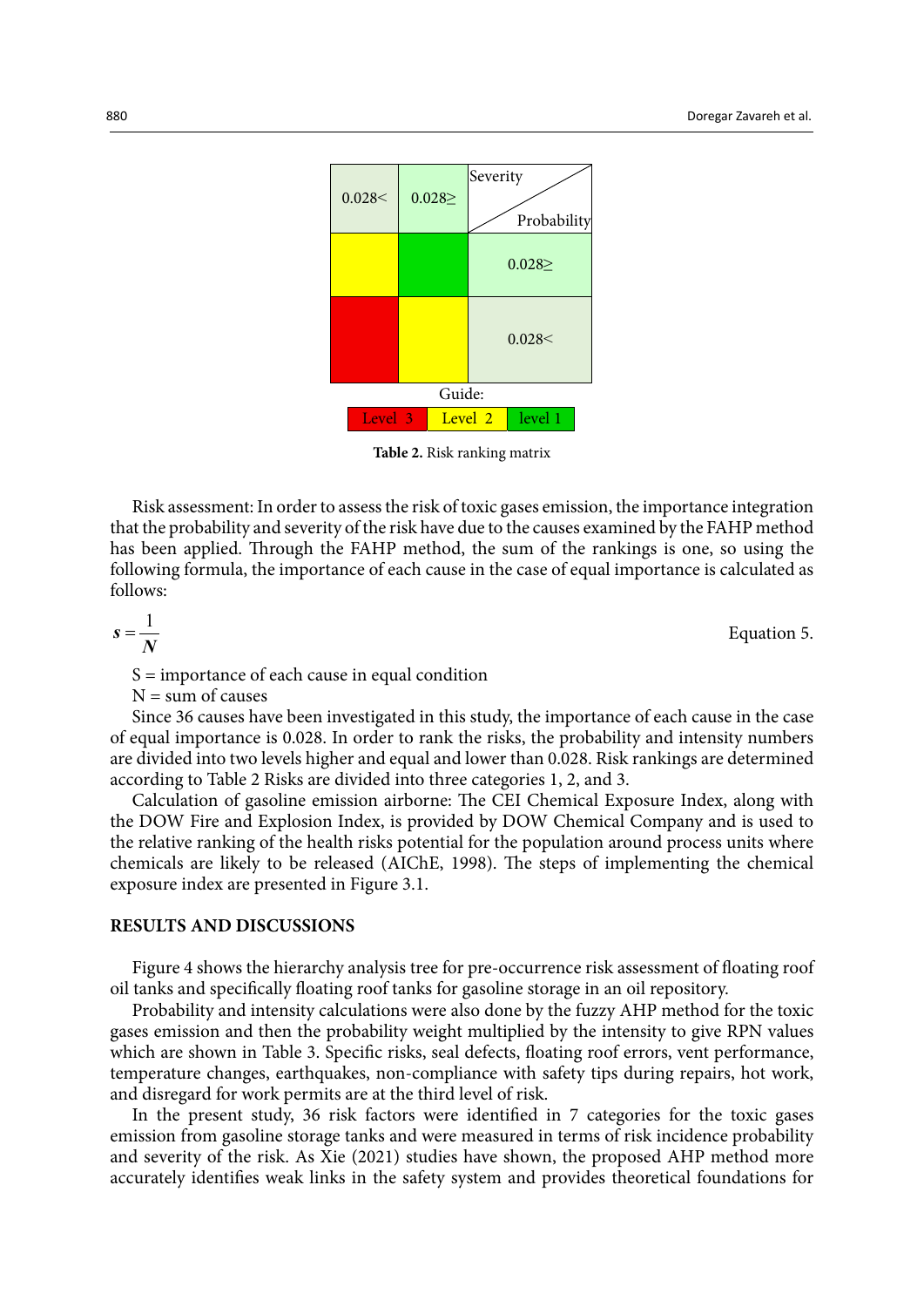

Fig. 3. Stages of implementation of the DOW Chemical Exposure Index (CEI) (Source: AIChE, 1998)

risk prevention and control. The ranks obtained from probability and severity were integrated to determine the risk number. The AHP method was used, where the sum of the ranks is one, and the mean ranks were extracted in equal conditions and used as a basis for measurement. The risk matrix was formed by defining three levels. High risk is related to the ranks where both the probability rank and the risk intensity rank are higher than the base number. The average risk is related to the factors where one of the ranks is more than the base number, and the low risk is related to the factors where both ranks are lower than the base number. 10 factors in the risk probability assessment were rated higher than the base number. 13 factors in the risk intensity measurement received a rank higher than the base number. 7 factors of both probability ranking and their intensity were more than the base number, which are the most important risks according to the risk matrix. These factors include specific risks, seal defects, vent performance, floating roof errors, air temperature changes, earthquakes, and non-compliance with safety tips during repairs. In the study by Zinke et al. (2020), the damage of the sealing system, as well as the increase of storage fluctuations and the role of temperature, have been identified as the reasons for the toxic gases emission from the floating roof storage tanks. Bouafia and et al. (2020) Studies have also shown that catastrophic release from gasoline storage tanks (toxic cloud dispersion) due to leakage is the worst case scenario. In the present study, the hazards leading to the release of vapors and the formation of toxic clouds have been identified.

So far, no event has been reported in the studied oil repository. Due to the importance of storing gasoline in the storage tanks of the studied oil repository, the rupture of the gasoline tank is considered equivalent to the thickest pipe connected to it, which has a diameter of 12 inches, and the risk range has been calculated for three emergency response modes (ERPG).

Since there is no sudden evaporation according to the DOW guidelines, all the released liquid enters the evaporation pool, where the area of the pool is calculated in the corresponding row.

The results obtained from the case study are shown in Table 7.

The results of CEI index calculations showed that the affected radius is 6125 m for ERPG-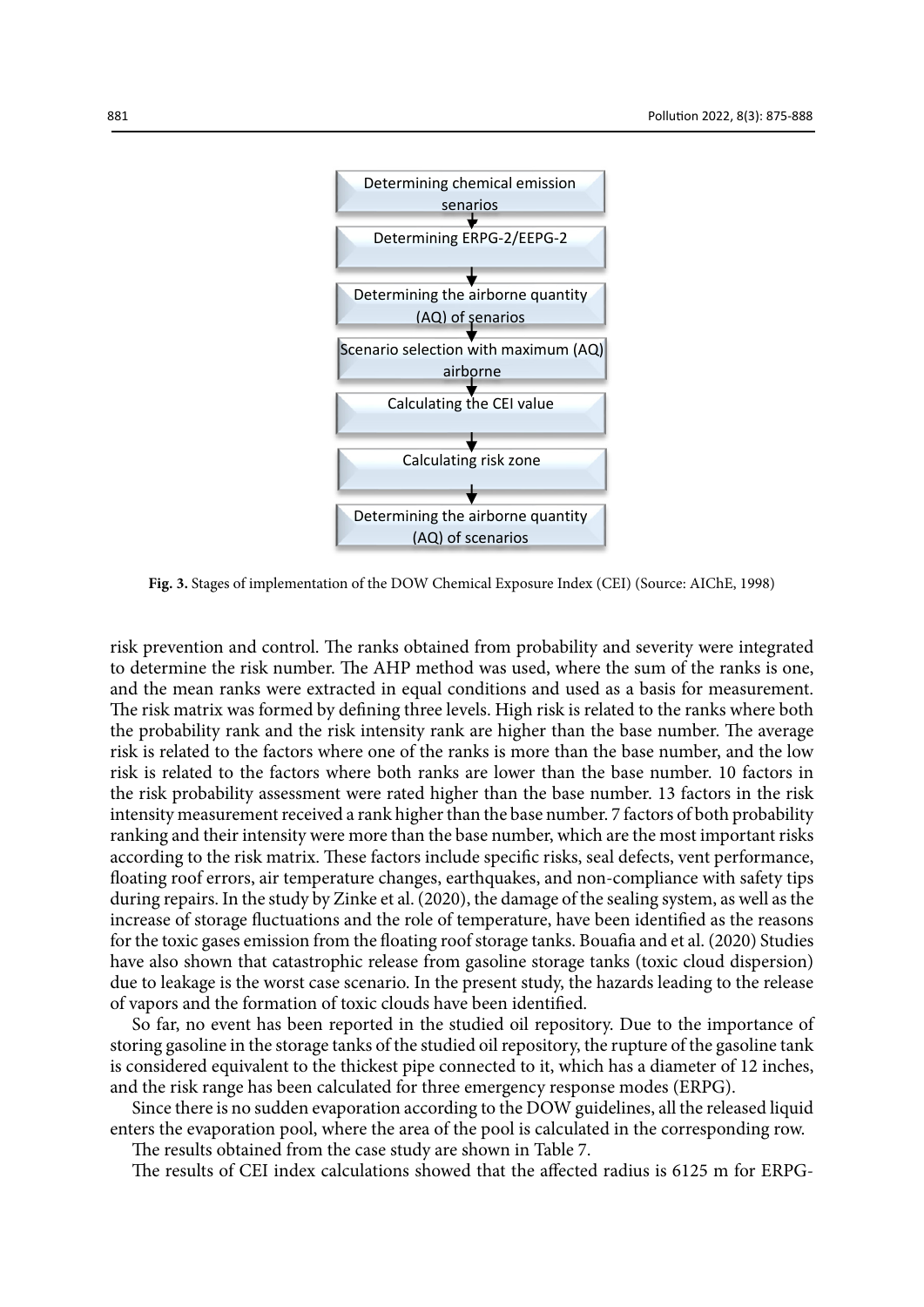

Fig. 4. Hierarchical Analysis Tree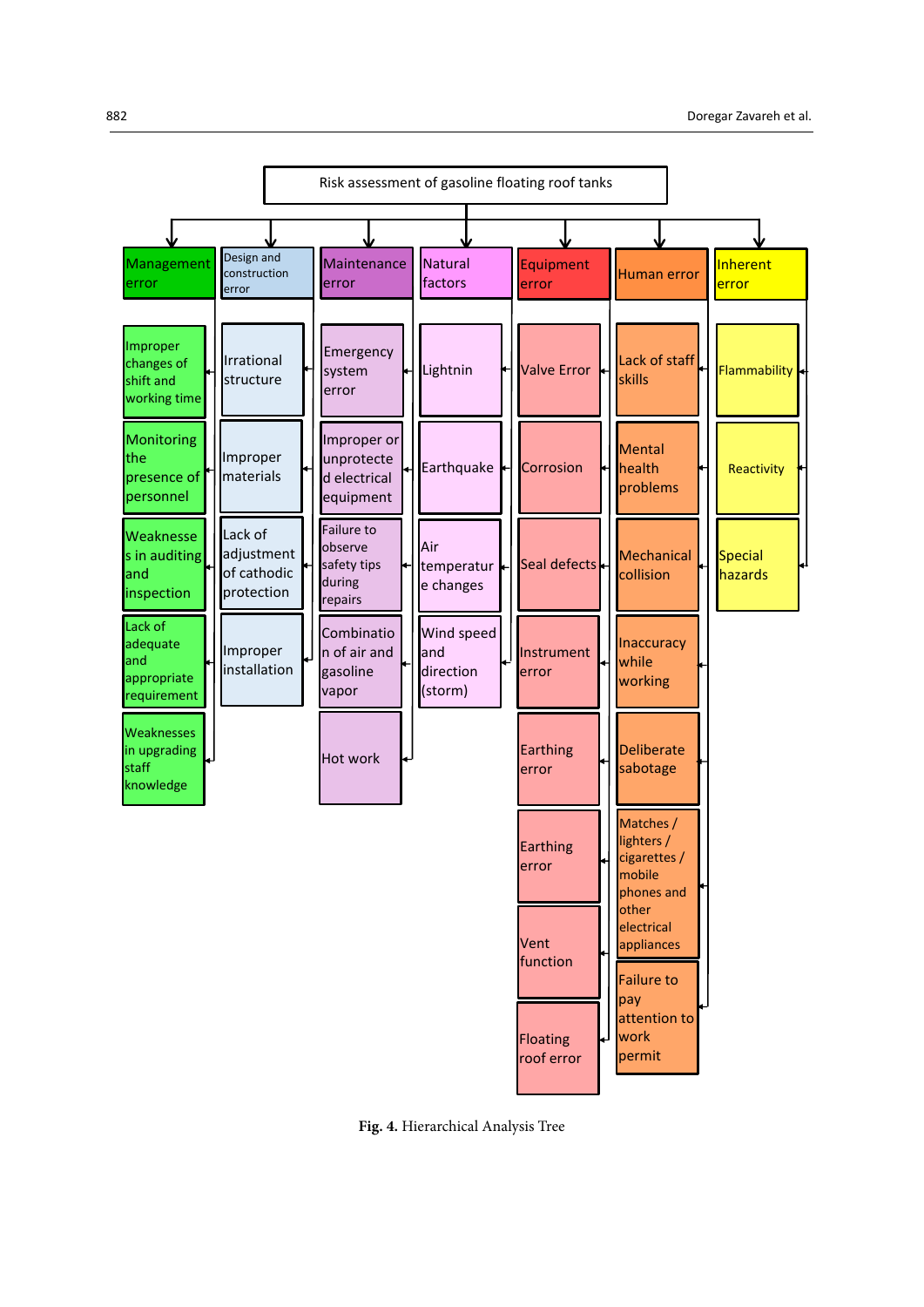| severity<br><b>RPN</b> |         | probability | sub-criteria                                                                       | Criteria        |
|------------------------|---------|-------------|------------------------------------------------------------------------------------|-----------------|
|                        | weight  | weight      |                                                                                    |                 |
| 0.000795               | 0.03141 | 0.02531     | Flammability                                                                       |                 |
| 0.000431               | 0.01924 | 0.02239     | Reactivity                                                                         | Inherent error  |
| 0.031721               | 0.18277 | 0.17356     | Special hazards                                                                    |                 |
| 0.000385               | 0.01737 | 0.02667     | Lack of staff skills                                                               |                 |
| 0.000144               | 0.01279 | 0.01124     | Mental health problems                                                             |                 |
| 0.000454               | 0.02470 | 0.01839     | Mechanical collision                                                               |                 |
| 0.000303               | 0.01175 | 0.02580     | Inaccuracy while working                                                           | human error     |
| 0.000215               | 0.03379 | 0.00635     | Deliberate sabotage                                                                |                 |
| 0.00002                | 0.00463 | 0.00454     | Matches / lighters / cigarettes / mobile phones and other<br>electrical appliances |                 |
| 0.000893               | 0.02261 | 0.03949     | Failure to pay attention to work permit                                            |                 |
| 0.000554               | 0.01982 | 0.02759     | Valve Error                                                                        |                 |
| 0.000222               | 0.00962 | 0.02312     | Corrosion                                                                          |                 |
| 0.002881               | 0.04173 | 0.06903     | Seal defects                                                                       |                 |
| 0.00019                | 0.01115 | 0.01704     | Instrument error                                                                   |                 |
| 0.00003                | 0.00394 | 0.00743     | Electrostatic phenomenon                                                           | Equipment error |
| 0.00002                | 0.00401 | 0.00579     | Earthing error                                                                     |                 |
| 0.00195                | 0.02969 | 0.06568     | Vent function                                                                      |                 |
| 0.002007               | 0.05083 | 0.03948     | Floating roof error                                                                |                 |
| 0.000365               | 0.01647 | 0.02216     | Lightning                                                                          |                 |
| 0.001895               | 0.03937 | 0.04115     | Air temperature changes                                                            |                 |
| 0.001848               | 0.04276 | 0.04312     | Earthquake                                                                         | Natural factors |
| 0.000293               | 0.01363 | 0.02146     | Wind speed and direction (storm)                                                   |                 |
| 0.000826               | 0.02465 | 0.0         | Emergency system error                                                             |                 |
| 0.000557               | 0.04069 | 0.01417     | Improper or unprotected electrical equipment                                       |                 |
| 0.001317               | 0.03537 | 0.03725     | Failure to observe safety tips during repairs                                      | Maintenance     |
| 0.00018                | 0.00973 | 0.01846     | Combination of air and gasoline vapor                                              | error           |
| 0.001138               | 0.02585 | 0.04402     | Hot work                                                                           |                 |
| 0.000391               | 0.02404 | 0.01625     | Irrational structure                                                               |                 |
| 0.00029                | 0.02483 | 0.01167     | Improper materials                                                                 | Design and      |
| 0.000861               | 0.04578 | 0.01880     | Lack of adjustment of cathodic protection                                          | construction    |
| 0.000801               | 0.04148 | 0.01930     | Improper installation                                                              | error           |
| 0.00003                | 0.00811 | 0.00332     | Improper changes of shift and working time                                         |                 |
| 0.00005                | 0.00938 | 0.00546     | Monitoring the presence of personnel                                               |                 |
| 0.000556               | 0.03315 | 0.01707     | Weaknesses in auditing and inspection                                              | Management      |
| 0.000204               | 0.02127 | 0.00958     | Lack of adequate and appropriate requirements                                      | error           |
| 0.00010                | 0.01450 | 0.00681     | Weaknesses in upgrading staff knowledge                                            |                 |

**Table3 . RPN values and risks level in the toxic gases emission Table 3.** RPN values and risks level in the toxic gases emission

1 with a concentration of 200Ppm, 2739 m for ERPG-2 with a concentration of 1000 Ppm, and 1369 m for ERPG-3 with a concentration of 4000 Ppm. The concentration of 4000 Ppm is the maximum airborne concentration that everyone can be exposed to for one hour without causing any casualties. The concentration of 1000 Ppm is the maximum airborne concentration as defined in the ERPG, which is believed that at concentrations below it, almost everyone can be exposed for up to an hour, without experiencing irreversible effects and other serious health effects or symptoms that can damage a person's performance. Concentration 200 Ppm is the maximum airborne concentration which is believed that at concentrations below it, almost everyone can be exposed for up to an hour, with only mild, temporary adverse health or odor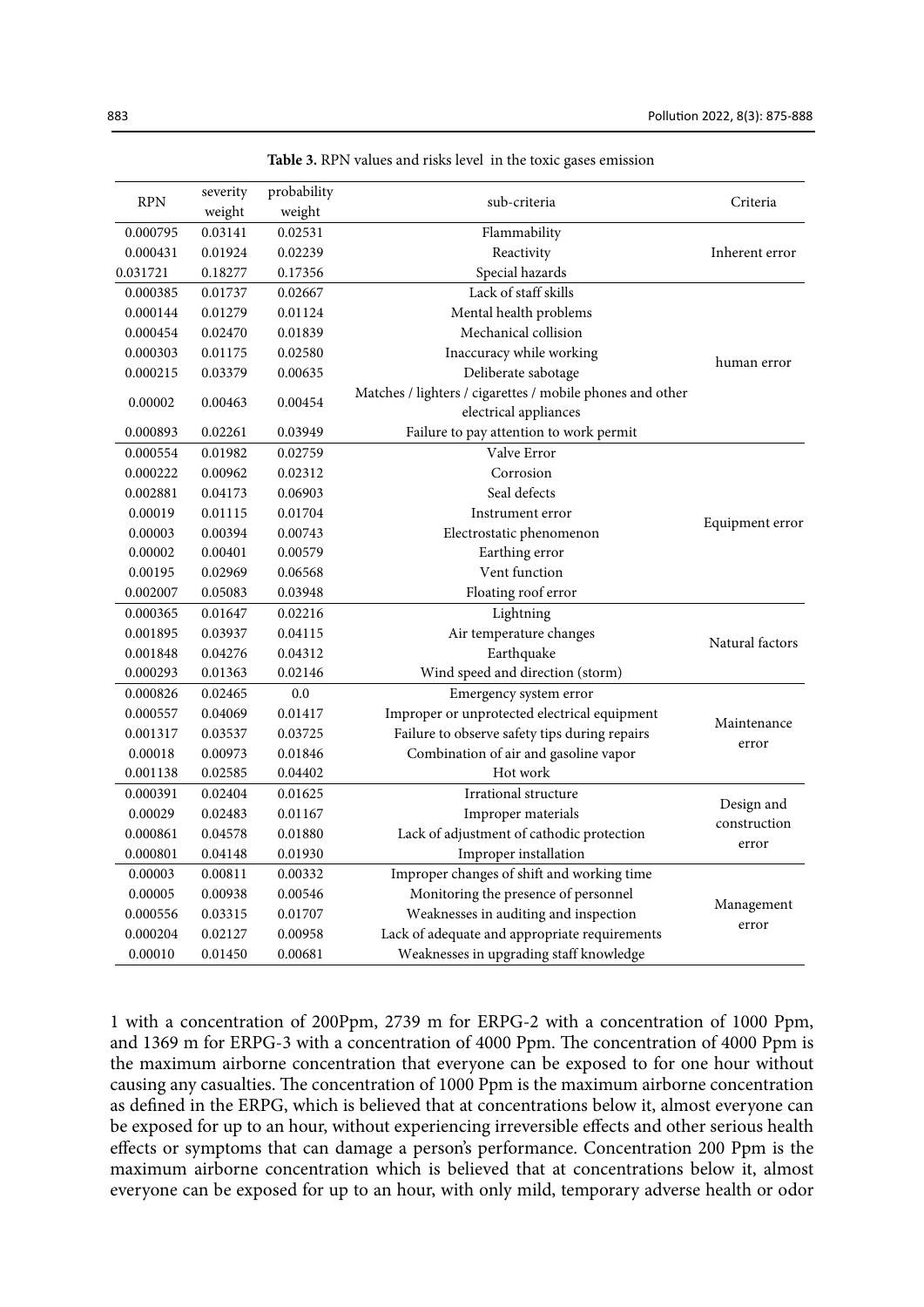| references                                                            | English unit    | <b>SI Unit</b>            | info                                    |
|-----------------------------------------------------------------------|-----------------|---------------------------|-----------------------------------------|
| DOW CEI Guide                                                         | $0$ psig        | 0 KPa                     | Gauge pressure (Pg)                     |
| Ministry of Petroleum                                                 | 49.94 $Ib/ft^3$ | 710-800 kg/m <sup>3</sup> | Liquid density in the<br>$tank(\rho1)$  |
| Ministry of Petroleum                                                 | $22.96$ ft      | 7 <sub>m</sub>            | Maximum height of<br>liquid in the tank |
| Study team (based on data received from the<br>(Ministry of Petroleum | 12 in           | 304.8 mm                  | The diameter of the<br>hole             |
| Ministry of Petroleum                                                 | 68 F            | $20^{\circ}$ C            | <b>Temperature</b>                      |
| MSDS (based on data received from the<br>(Ministry of Petroleum       | 8.99 Psig       | 62 KPa                    | Liquid vapor pressure<br>(PV)           |
| <b>U.S. EPA 2009</b>                                                  | 108             | 108(MW)                   | Molecular Weight                        |

Table 4. Information required to calculate CEI

Table 5. CEI index calculations

| No.            |                                                                  | <b>English unit</b>                                                                                                                                | SI unit                                                                                                                                                     |
|----------------|------------------------------------------------------------------|----------------------------------------------------------------------------------------------------------------------------------------------------|-------------------------------------------------------------------------------------------------------------------------------------------------------------|
|                | Liquid discharge<br>released                                     | $L = 2.234D^2 \rho_1 \sqrt{\frac{144P_g}{\rho_1} + \Delta h} = 2.234$ *<br>$12^2 *49.94 \sqrt{\frac{144 * 0}{45.57} + 22.96}$ =<br>76980.395Ib/min | $L = 9.44*$<br>$10^{-7}D^2\rho_1\sqrt{\frac{1000P_g}{\rho_1}} + 9.8\Delta h = 9.44*$<br>$10^{-7} * 304.8^2 *$<br>$800\sqrt{\frac{1000*0}{800}} + 9.8 * 7 =$ |
| $\mathfrak{D}$ | The total amount<br>of fluid released                            | $W_T = 15L = 15 * 76048$<br>$= 1154705.939$ <i>Ib</i>                                                                                              | 581.104Kg/s<br>$W_T = 900L = 900 * 580$<br>$= 522993.719Kg$                                                                                                 |
| 3              | Evaporation<br>* pond area                                       | $A_P = 30.5 \frac{W_P}{\rho_1} = \frac{1151896.22}{49.94} = 705216.883 \text{ } F t^2$                                                             | $m^2 A_P = 100 \frac{W_P}{\rho_1} = 100 \frac{522993.719}{800} =$<br>65374.2                                                                                |
| $\overline{4}$ | The amount of<br>airborne<br>evaporated from<br>the pool surface | $AQ_{P} = 0.154(A_{P}^{0.95})*\frac{(MW)(P_{V})}{T+459}$<br>$= 0.154(703500.89^{0.95})$<br>$*\frac{(108)(8.99)}{68+459}$<br>$= 102044.038 lb/min$  | $AQ_P = 9 * 10^{-4} (A_P^{0.95}) * \frac{(MW)(P_V)}{T + 273}$<br>$*10^{-4}(65250^{0.95})$<br>$*\frac{(108)(62)}{20+273}$<br>$= 772.3635 kg/s$               |
| 5              | CEI value                                                        | $CEI =$<br>$281.8\sqrt{\frac{AQ}{ERPG-2*MW}}=281.8\sqrt{\frac{102044.038}{1000*108}}=$<br>273.919                                                  | $CEI = 655.1 \sqrt{\frac{AQ}{ERPG - 2}} =$<br>$\frac{772.3635}{273.93}$<br>655.1                                                                            |

symptoms that are clearly perceptible.

Since the studied oil repository is adjacent to residential areas and the nearest neighborhood is located at a distance of about 360m and according to the research results, the adjacent community is in an insecure area relative to the oil repository and is affected by the distribution radius of all three concentration levels in ERPG. Cheraghi et al. (2021) have presented similar results in their study.

In the present study, the hierarchical arrangement and its graphics (separate colors for each category of risks) have resulted in an understandable and practical schematic.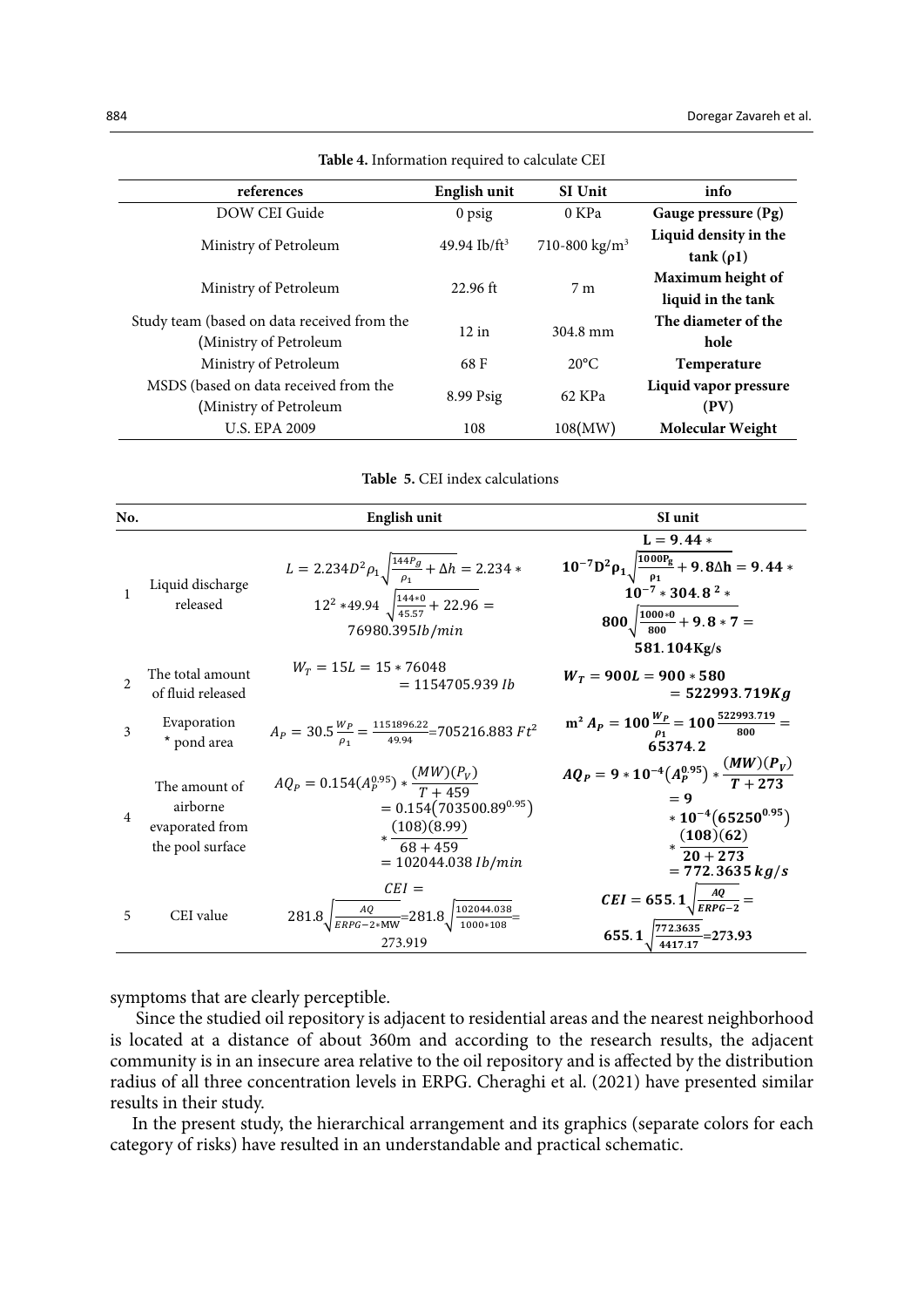|             | <b>VALUE</b><br>Mg/m3<br>ppm |          |                                                                                                              | SI unit                                                                            |  |
|-------------|------------------------------|----------|--------------------------------------------------------------------------------------------------------------|------------------------------------------------------------------------------------|--|
| <b>ERPG</b> |                              |          | English unit                                                                                                 |                                                                                    |  |
|             |                              |          | $HD = 9243 \sqrt{\frac{AQ}{(ERPG - 1) * (MW)}}$                                                              | $HD = 6551 \sqrt{\frac{AQ}{ERPG - 1}}$                                             |  |
| ERPG-1      | 200                          | 883.43   | = 9243 $\sqrt{\frac{102044.038}{(200)*(108)}}$ = 6551 $\sqrt{\frac{772.3635}{883.43}}$                       |                                                                                    |  |
|             |                              |          | $= 20089.99 ft$                                                                                              | $= 6125.37m$                                                                       |  |
| ERPG-2      | 1000                         | 4417.17  | $HD = 9243 \sqrt{\frac{AQ}{(ERPG - 2) * (MW)}}$<br>$= 9243 \sqrt{\frac{102044.038}{(1000)*(108)}} = 8984.52$ | $HD = 6551 \sqrt{\frac{AQ}{ERPG - 2}}$<br>$= 6551 \sqrt{\frac{772.3635}{4417.17}}$ |  |
|             |                              |          |                                                                                                              | $= 2739.34$                                                                        |  |
| ERPG-3      | 4000                         | 17668.71 | $\frac{AQ}{(ERPG - 3) * (MW)}$<br>$HD = 9243$<br>$= 9243 \sqrt{\frac{102044.038}{(4000)*(108)}} = 4492.26$   | $HD = 6551 \sqrt{\frac{AQ}{ERPG - 3}}$<br>$\frac{772.3635}{17668.71}$<br>$= 6551$  |  |
|             |                              |          |                                                                                                              | $= 1369.67$                                                                        |  |

Table 6. Risk range calculation

Table 7. CEI worksheets

| <b>Chemical Name: Gasoline</b>                                             |                                                                                                         | Industrial unit: an oil repository                                                  |        |
|----------------------------------------------------------------------------|---------------------------------------------------------------------------------------------------------|-------------------------------------------------------------------------------------|--------|
| The largest volume of a chemical in a process container, L10.5             |                                                                                                         | Total inventory of chemicals per unit                                               |        |
| million                                                                    |                                                                                                         | L43,000,000                                                                         |        |
| The temperature of a process vessel containing a chemical<br>$\degree$ 20C |                                                                                                         | Container pressure is a process containing a<br>chemical<br>750mm Hg                |        |
|                                                                            | <b>Evaluated scenario</b>                                                                               |                                                                                     |        |
|                                                                            | The amount of airborne released according to the scenario (in kg/s): 160 / (in pounds per minute): 6164 |                                                                                     |        |
|                                                                            | Chemical exposure index                                                                                 |                                                                                     |        |
| Danger zone                                                                | Density                                                                                                 |                                                                                     |        |
| m                                                                          | ppm                                                                                                     | Mg/m3                                                                               |        |
| 6125                                                                       | 200                                                                                                     | 588.96                                                                              | ERPG-1 |
| 2739                                                                       | 1000                                                                                                    | 2944.79                                                                             | ERPG-2 |
| 1369                                                                       | 4000                                                                                                    | 11779.14                                                                            | ERPG-3 |
| Ft                                                                         | m                                                                                                       |                                                                                     |        |
| 1259 Ft                                                                    |                                                                                                         | From the south: the first downstairs dining<br>hall: 384 meters                     |        |
| 787 Ft                                                                     | motor                                                                                                   | From the east: 240 meters away from the<br>municipal emergency department and heavy |        |
| 1197 Ft                                                                    |                                                                                                         | From the east: 365 meters from the Hesarak<br>neighborhood                          |        |
| 472 Ft                                                                     |                                                                                                         | Archive 1: 144 meters                                                               |        |
| 515 Ft                                                                     |                                                                                                         | Archive 2: 157 meters                                                               |        |
| 597 Ft                                                                     | Gym: 182 meters                                                                                         |                                                                                     |        |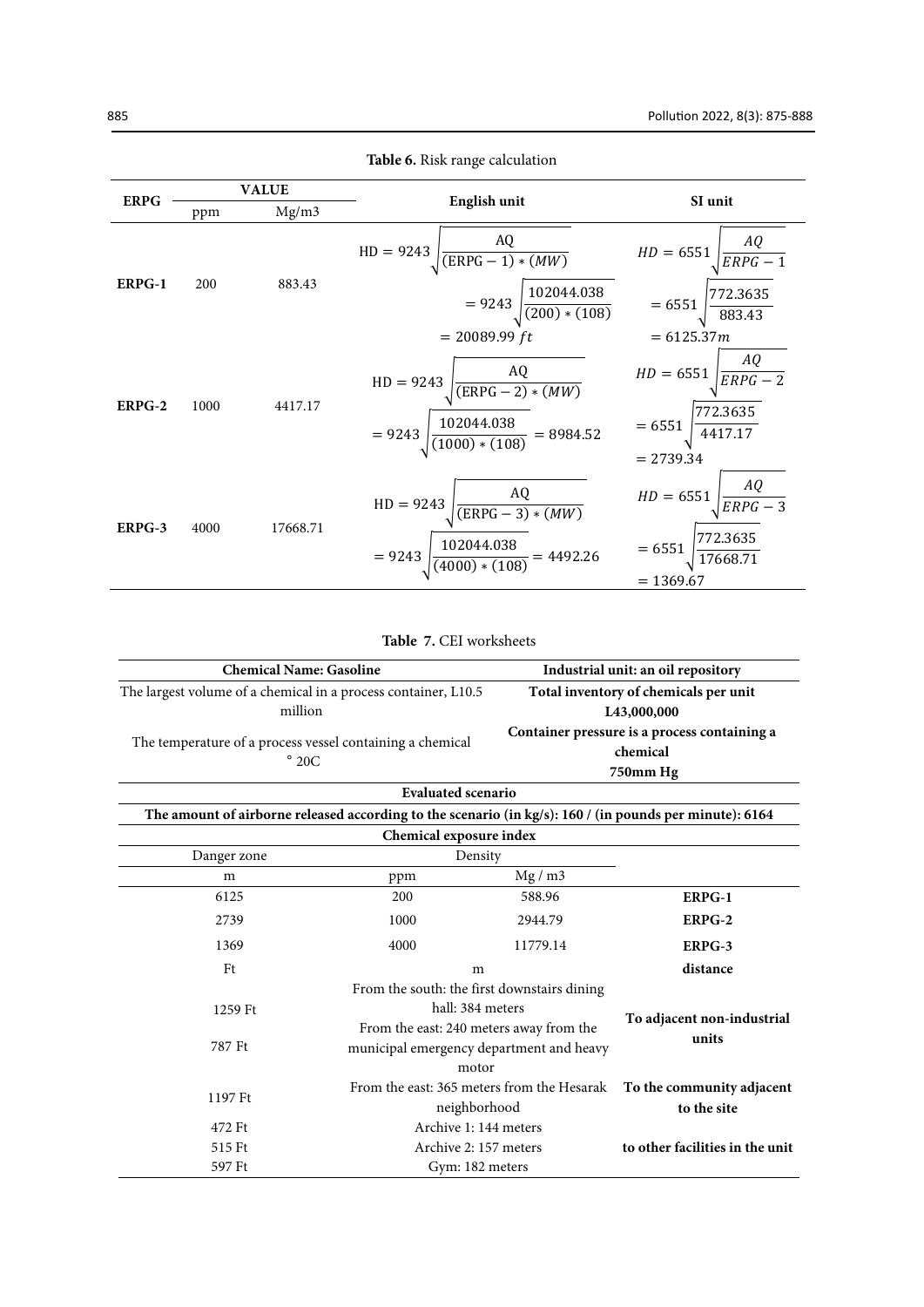## **CONCLUSION**

This study evaluates the risk of an oil repository. The strength of this study is that the risk assessment has been done systematically before the event and the event causes, and then the event risk has been done continuously. It is important to provide a schematic of the risk causes in such a way that the main risks and causes can be easily understood through a graphic examination. One of the main purposes of this identification tree is to have a useful and effective guide for identifying the dangers of oil repositories so that people working in different parts and positions of oil repositories with different management, science, and experience levels be able to receive appropriate information and have a positive role in the risk management process. The results show that this method has prominent advantages as follows:

- Comprehensiveness: This method is comprehensive for several reasons. There is no such classification in any of the reviewed references, while in this study, an attempt has been made to see the root causes of risk from all aspects and in appropriate classifications with a comprehensive view. It should be noted that in order to maintain the comprehensiveness of the research and review all important factors, the main criteria have been separated because increasing the number of sub-criteria in a category increases the evaluation error. For example, in the new HSE science, human error can be seen in the set of management errors, but these two criteria have been defined due to the wide range of causes leading to the accident in this category and the possibility of more accurate assessment.

- Most references have identified the risk causes, but due to the method structure, the complexity of the presentation, addressing all risk aspects (identification, evaluation, and analysis) in one format, the attitude of authors, and other factors, it is not possible to easily understand the root causes identified. Most methods, because they deal with different aspects of risk, create a large amount of information and weakly address the causes of risk while addressing the causes of risk is very important because it can prevent the risk occurrence.

- In the present research, it is important to be clear about the identified causes. Because the oil industry is important and risky, it is necessary to present the causes of risk without complexity, simple and understandable as it facilitates the speed of receiving information for both a senior manager and a trained worker.

While completing the study, the emission risk with the DOW'S CEI index showed that the adjacent neighborhoods are in an unsafe zone, which highlights the importance of applying this method and is an alarm for risk management of this oil repository, so pay close attention to safety, risk management, and crisis management issues are important.

## **GRANT SUPPORT DETAILS**

This research has been done with the support of the Ministry of Oil of the Islamic Republic of Iran (grant No.ق د 970712/16); we would like to sincerely thank all of the staff.

## **CONFLICT OF INTEREST**

The authors declare that there is not any conflict of interests regarding the publication of this manuscript. In addition, the ethical issues, including plagiarism, informed consent, misconduct, data fabrication and/ or falsification, double publication and/or submission, and redundancy has been completely observed by the authors.

## **LIFE SCIENCE REPORTING**

No life science threat was practiced in this research.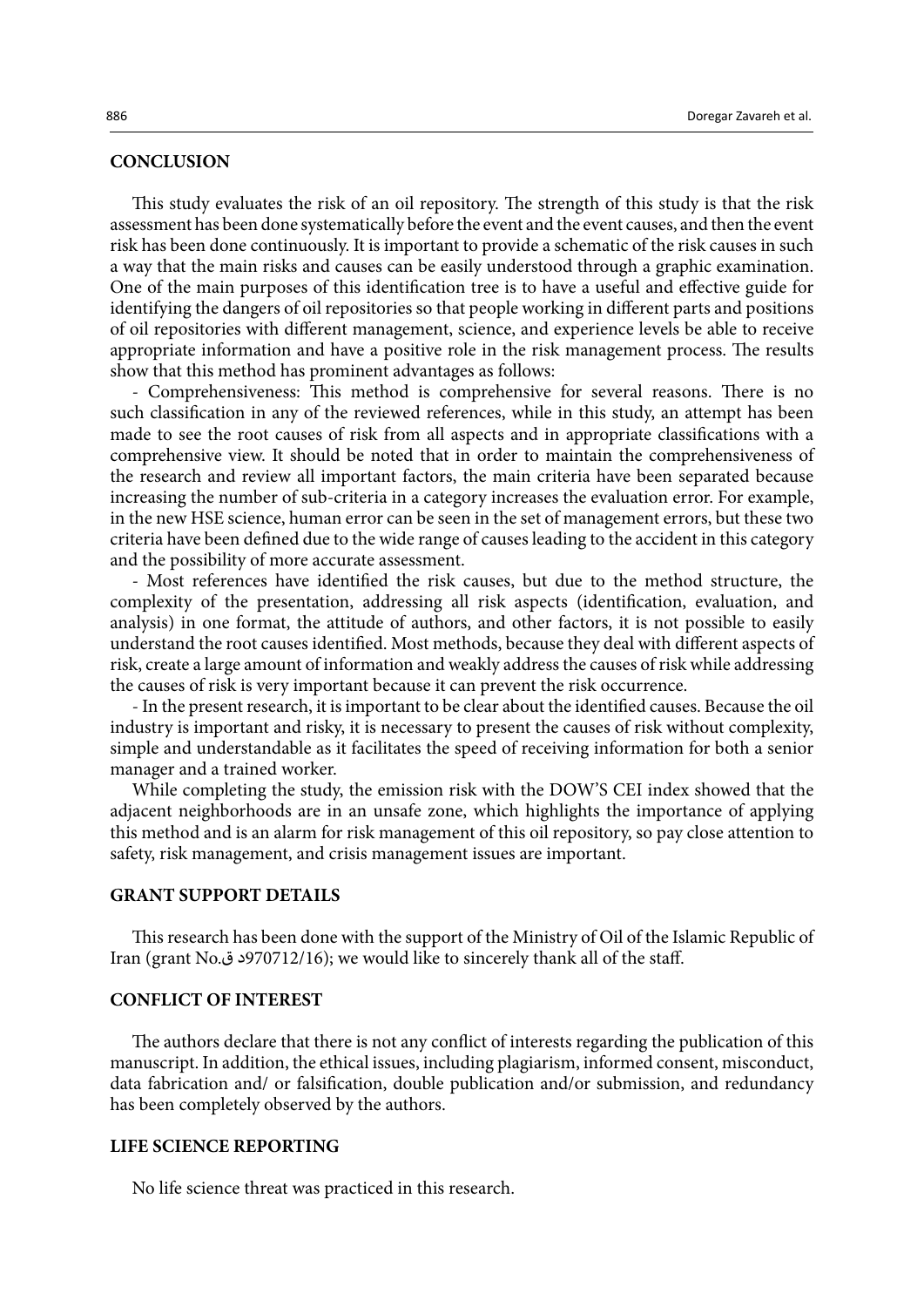## **REFERENCES**

- AIChE. (1998). *Dow's Chemical Exposure Index Guide: First Edition*. https://www.wiley.com/en-us/Dow %27s+Chemical+Exposure+Index+Guide-p-9780470935293#download-product-flyer
- Alhamdani, Y. A., Hassim, M. H., Shaik, S. M. and Jalil, A. A. (2018). Hybrid tool for occupational health risk assessment and fugitive emissions control in chemical processes based on the source, path and receptor concept. *Process Safety and Environmental Protection*, *118*, 348–360. https://doi. org/10.1016/j.psep.2018.06.032
- Argyropoulos, C. D., Christolis, M. N., Nivolianitou, Z. and Markatos, N. C. (2012). A hazards assessment methodology for large liquid hydrocarbon fuel tanks. *Journal of Loss Prevention in the Process Industries*, *25*(2), 329–335. https://doi.org/10.1016/j.jlp.2011.12.003
- Bouafia, A., Bougofa, M., Rouainia, M. and Medjram, M. S. (2020). Safety Risk Analysis and Accidents Modeling of a Major Gasoline Release in Petrochemical Plant. *Journal of Failure Analysis and Prevention*, *20*(2), 358–369. https://doi.org/10.1007/s11668-020-00826-9
- Buckley, J. J. (1985). Fuzzy hierarchical analysis. *Fuzzy Sets and Systems*, *17*(3), 233–247. https://doi. org/10.1016/0165-0114(85)90090-9
- Chang, J. I. and Lin, C. C. (2006). A study of storage tank accidents. *Journal of Loss Prevention in the Process Industries*, *19*(1), 51–59. https://doi.org/10.1016/j.jlp.2005.05.015
- Chen, X., Wu, Z., Chen, W., Kang, R. and He, X. (2020). Selection of key indicators for reputation loss in oil and gas pipeline failure event. *Engineering Failure Analysis*, *99*(March 2018), 69–84. https://doi. org/10.1016/j.engfailanal.2019.01.071
- Cheraghi, M., Bagherian-Sahlavani, A., Noori, H. and Mohammad-Fam, I. (2021). Evaluation of hazard distances related to toxic releases in a gas refinery: comparison of chemical exposure index and consequence modeling approaches. *International Journal of Occupational Safety and Ergonomics*, *27*(3), 641–653. https://doi.org/10.1080/10803548.2019.1621023
- Dey, P. K. (2012). Project risk management using multiple criteria decision-making technique and decision tree analysis: a case study of Indian oil refinery. *Http://Dx.Doi.Org/10.1080/09537287.2011 .586379*, *23*(12), 903–921. https://doi.org/10.1080/09537287.2011.586379
- energy Agency, I. (2021). *Statistics report Key World Energy Statistics 2021*.
- Ferdous, R., Khan, F., Sadiq, R., Amyotte, P. and Veitch, B. (2011). Analyzing system safety and risks under uncertainty using a bow-tie diagram : An innovative approach. *Process Safety and Environmental Protection*, *91*(1–2), 1–18. https://doi.org/10.1016/j.psep.2011.08.010
- Gai, W., Du, Y. and Deng, Y. (2018). Regional evacuation modeling for toxic-cloud releases and its application in strategy assessment of evacuation warning. *Safety Science*, *109*(March), 256–269. https://doi.org/10.1016/j.ssci.2018.06.007
- Ghaleh, S., Omidvari, M., Nassiri, P. and Momeni, M. (2019). Pattern of safety risk assessment in road fl eet transportation of hazardous materials ( oil materials ). *Safety Science*, *116*(May 2018), 1–12. https://doi.org/10.1016/j.ssci.2019.02.039
- Guan, W., Liu, Q. and Dong, C. (2022). Risk assessment method for industrial accident consequences and human vulnerability in urban areas. *Journal of Loss Prevention in the Process Industries*, 104745. https://doi.org/https://doi.org/10.1016/j.jlp.2022.104745
- Guo, X., Ji, J., Khan, F. and Ding, L. (2020). Fuzzy bayesian network based on an improved similarity aggregation method for risk assessment of storage tank accident. *Process Safety and Environmental Protection*, *144*, 242–252. https://doi.org/10.1016/j.psep.2020.07.030
- Huang, W., Huang, F., Fang, J. and Fu, L. (2020). Journal of Petroleum Science and Engineering A calculation method for the numerical simulation of oil products evaporation and vapor diffusion in an internal floating-roof tank under the unsteady operating state. *Journal of Petroleum Science and Engineering*, *188*(September 2019), 106867. https://doi.org/10.1016/j.petrol.2019.106867
- Kang, J., Liang, W., Zhang, L., Lu, Z., Liu, D., Yin, W. and Zhang, G. (2014). A new risk evaluation method for oil storage tank zones based on the theory of two types of hazards. *Journal of Loss Prevention in the Process Industries*, *29*(1), 267–276. https://doi.org/10.1016/j.jlp.2014.03.007
- KARBASI, A. A. R., NABI BIDHENDI, G. H. R., MOATAR, F. and MAHIN ABD ELAHZADEH, E. (2009). ROLE OF OIL STORAGE TANK STRUCTURE IN THE PREVENTION EMISSION OF HYDROCARBON POLLUTION. *JOURNAL OF ENVIRONMENTAL STUDIES*, *35*(50), 73–82. https://www.sid.ir/en/journal/ViewPaper.aspx?ID=159579
- Karbasi, A., Khoramnezhadian, S., Zavareh, S. R. A. and Sani, G. P. (2018). Determination of the emission